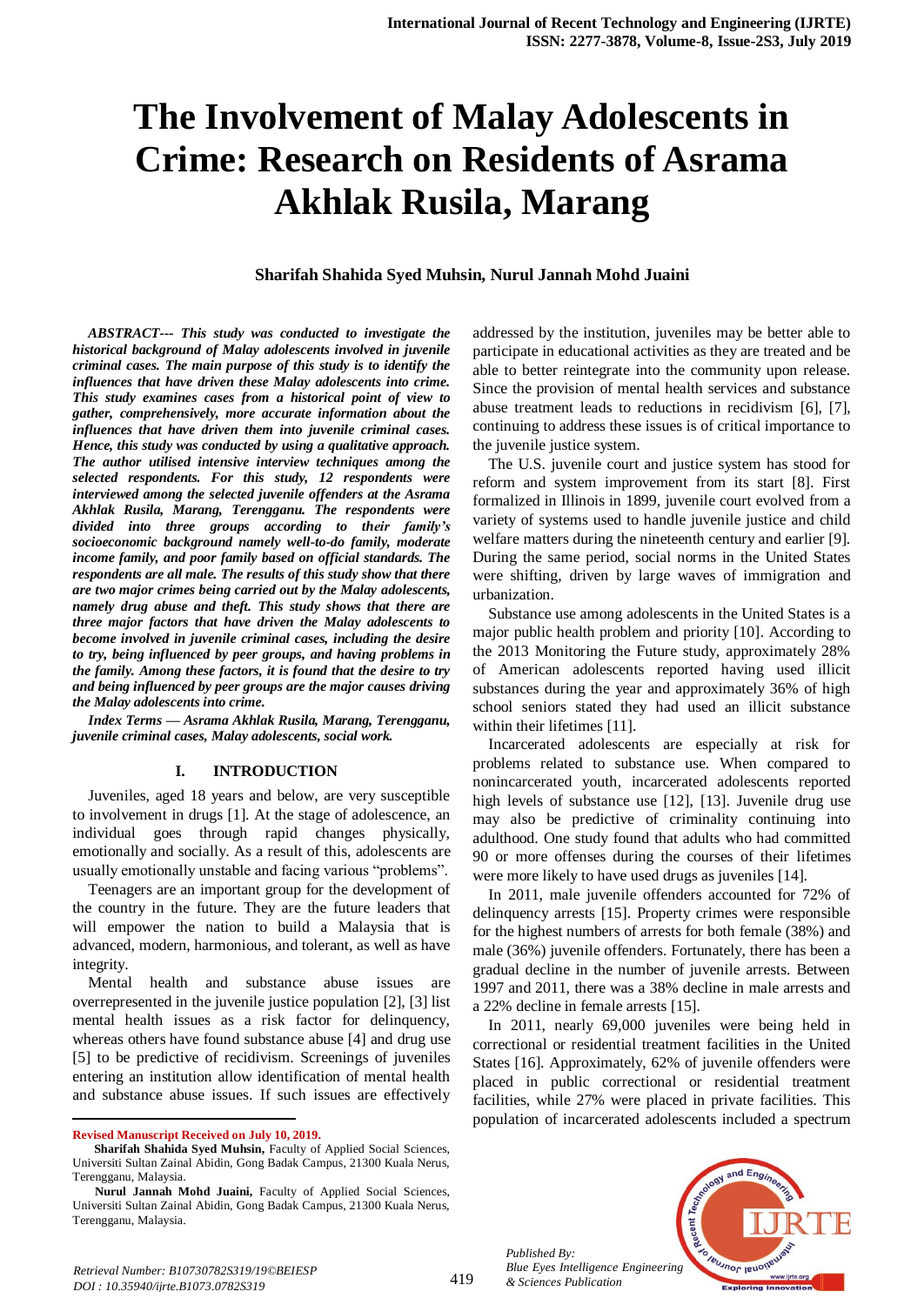of races and ethnicities: Black (41%), White (33%), Hispanic (23%), American Indian (2%), and Asian/Pacific Islander (1%) [17].

The parents' role is important in education their children. There are instances where parents do not concern themselves regarding their children's religious education. Thus, the child's life begins without proper religious guidance, causing them to become prone to falling into social ills.

#### **II. PROBLEM STATEMENT AND RESEARCH OBJECTIVE**

There are many factors that are associated with the involvement of adolescents in crime. There have been studies conducted that proved that factors such as self, peer influence and family institution are the main reasons adolescents get involved in juvenile crime.

# **III. METHODOLOGY**

Methodology used is in this study is a qualitative method where the researcher conducted interviews with 12 respondents, made up of the juvenile offenders themselves, and two officers from Asrama Akhlak Rusila. Apart from this, the researcher also used the exploration method i.e. observing their way of life and daily activities at Asrama Akhlak Rusila, Marang. The researcher also studied how the adolescents became involved in juvenile crime.

In choosing informants, the technique used was by choosing informants from three different family backgrounds, i.e. four informants from well-to-do families, four informants from moderate income families and four informants from poor families.

This study is a characteristic of exploration [18]. Secondly, this study aims to present the current picture of the reality of juvenile crime involvement among Marang, Terengganu youths [19]. Moreover, this study will also explain the correlation between factors or variables measured [18]. Hence, it contains explanatory features for this study [20].

As a whole, this study is basically qualitative, it corresponds to the features described above [21]. Furthermore, the design of this study is used to achieve the objective of the study and to answer the questionnaire. Also, the study was conducted theoretically through phenomena and qualitative studies using phenomenology [22].

Managing this face-to-face interview is able to explain something that is unclear and can extract information directly from the informant, thus facilitating the collaboration between interviewers and informants [23].

Interview methods can overcome data collection problems that do not meet the purpose of the study. This is because the informants still have the opportunity to give their own choice and evaluation answers through this unstructured interview method [24]. Which, this answer can help to complete the question of the interview by the interviewer [25].

Selection of this method is very important based on the three criteria. First, this unstructured interview method can produce qualitative data [26]. Where, the question is openly asked to this informant to get the conversation in depth [27]. Secondly, the questions raised are more flexible and may vary according to the interview or response situation provided by informants [28]. Third, variation responses, the information that can be extracted through the answers can be diversified [29].

In addition to the above primary sources, the collection of secondary data is intended to achieve the objectives of the first study. The primary sources of secondary data used in this study are from articles, journals, dissertations, annual reports, and related texts [30].

Comparative analysis methods are continuously used to analyze qualitative research data as suggested by [31]. This method of analysis is accurately used in this study to obtain phenomenological results [32]. This method also provides trust and confidentiality to researchers and informants in analyzing study information [33].

This study uses descriptive. This method aligns with the research objective and problem statement. Six main research processes were included to complete this study. This chapter/section explains the methodology, techniques and methods used in this study.

The following were done for the completion of this study:

- 1) The research framework was created for the overall study
- 2) The sampling method and main research that will become the main source of information for the study outcome were chosen
- 3) The instruments to extract the information from the source of this study was chosen
- 4) The method for collecting data was determined
- 5) The procedure for the overall research was determined
- 6) The method for data analysis to get the research results was identified.

# **IV. RESULTS AND DISCUSSION**

The method used for data analysis was by using continuous comparison. The analysis was divided into two main sections. The first section was an analysis of the interviews conducted with the juvenile adolescents. This section was divided further into five sub-sections for analysis. These sub-sections included the informant demography, the relation of the informant with social support, the effects of social support towards crime, the informant rehabilitation process, and future direction of the informants. The second section of the analysis was the outcome from the interviews with the officers. For this section, analysis focused on the officers' observation and their elaboration on the informants. Results from both sections were then synthesised together to achieve data that were deemed as having reliability.

*A. Informant Demography*

*Published By:*

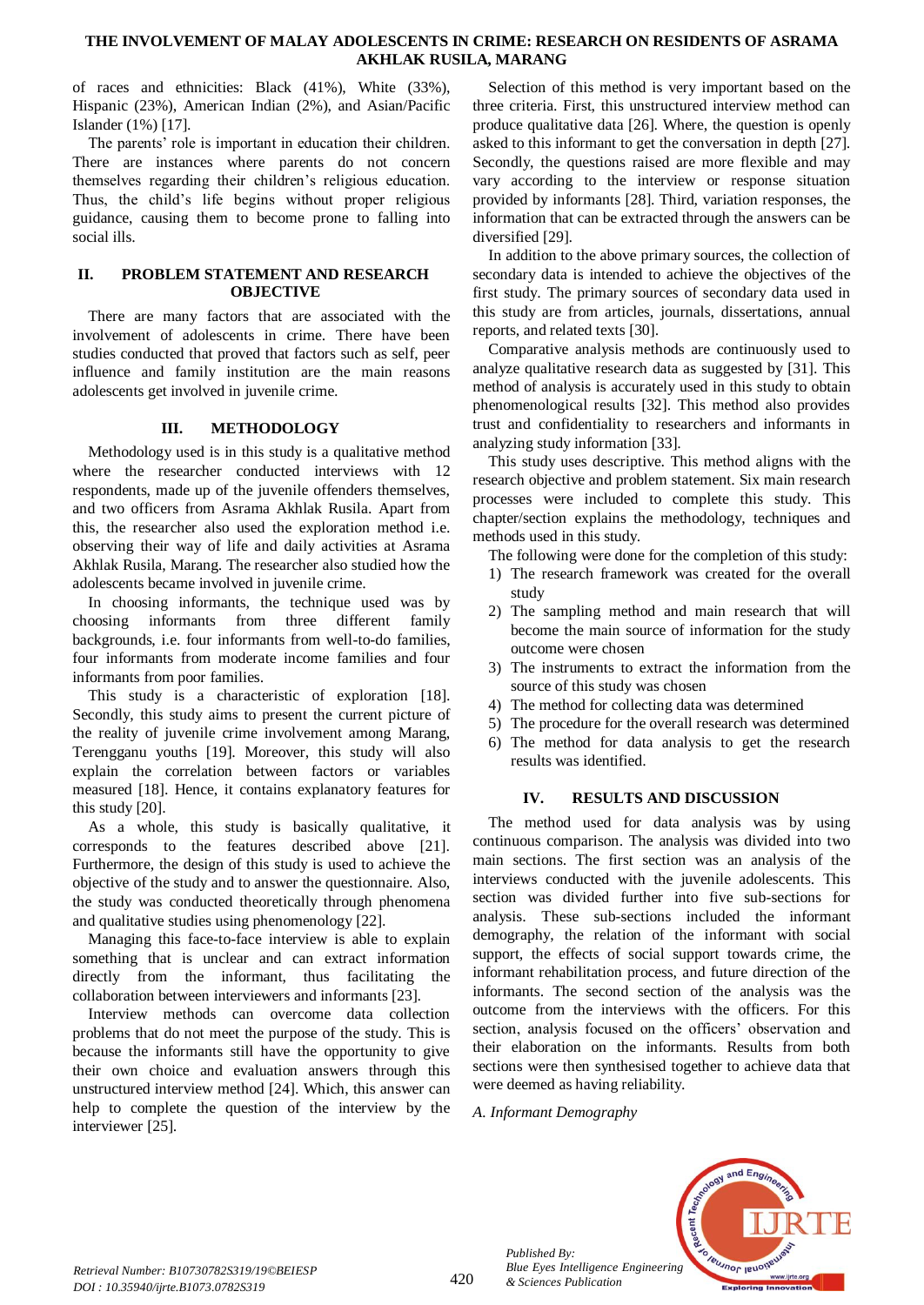| Informant   | Age | Place      | Number of       | Father's                  | Mother's                       | Education   |
|-------------|-----|------------|-----------------|---------------------------|--------------------------------|-------------|
|             |     | of Birth   | <b>Siblings</b> | Occupation                | Occupation                     | Level       |
| Informant 1 | 17  | Terengganu | 4               | Teacher                   | Administrative assistant       | <b>PMR</b>  |
| Informant 2 | 17  | Terengganu | 5               | General assistant         | Customer service assistant     | <b>PMR</b>  |
| Informant 3 | 17  | Kelantan   | 7               | Military retiree          | Self-employed (small business) | <b>UPSR</b> |
| Informant 4 | 17  | Kelantan   | 4               | No fixed employment       | Factory operator               | <b>UPSR</b> |
| Informant 5 | 17  | Terengganu | 12              | Unemployed                | Assistant at eatery            | <b>PMR</b>  |
| Informant 6 | 14  | Kelantan   | 4               | Newspaper delivery boy    | (Passed away)                  | <b>UPSR</b> |
| Informant 7 | 16  | Kelantan   | 8               | Mechanic                  | Assistant at petrol station    | <b>UPSR</b> |
| Informant 8 | 17  | Terengganu | 8               | Construction worker       | (Passed away)                  | <b>UPSR</b> |
| Informant 9 | 16  | Terengganu | 3               | Factory security          | Unemployed                     | <b>UPSR</b> |
|             |     |            |                 | personnel                 |                                |             |
| Informant   | 14  | Terengganu | 3               | Information unavailable   | Unemployed                     | <b>UPSR</b> |
| 10          |     |            |                 |                           |                                |             |
| Informant   | 17  | Terengganu | 10              | Construction worker       | Unemployed                     | None        |
| 11          |     |            |                 |                           |                                |             |
| Informant   | 17  | Kelantan   | 5               | Recyclable item collector | Unemployed                     | <b>UPSR</b> |
| 12          |     |            |                 |                           |                                |             |

**Table 1: Informant demography**

Referring to Table 1, overall the place of birth of informants are localized to areas in the east coast, where the population is mostly made up of Malays and Muslims. However, adolescents here are susceptible still to juvenile problems. The majority of the informants are 17 years of age, with only two informants at 14 years and two informants at 16 years. From this data acquired, it can be shown that the ages between 14 and 17 are the peak of when crime is committed among adolescents. The number of family members is also a factor that plays a significant role in determining the involvement of adolescents in juvenile crime. Overall, the informants involved in crime come from big families, of five to 12 people per family. As a result of this large family, the parents were unable to give full attention to their children, leading to the informant becoming involved in juvenile crime.

If seen from the parents' occupations, nearly all of them work in non-professional fields. Only one informant's father has professional employment, as a teacher. With this, it can be seen that the parents are not highly educated. It is generally known that the parents' education level plays a part in educating the children. The parents' occupations are also significant in determining the life of the children. From data collected, six of eight fathers of the informants do not have fixed employment. Three mothers do not have fixed employment and two have passed away. It can be summarized that the informants'' families have constant struggles in continuing life. This has caused attention and guidance for the informants to not be adequately given.

The education level of most informants is also mostly at the UPSR (*Ujian Pencapaian Sekolah Rendah*) level. This shows that their education level is at a minimum and their way of thinking is still yet to mature. This also shows that the informants have shown a lack of interest in education since their primary school years. As such, the informants have been more inclined to get involved in social ills such as truancy, loitering and promiscuity, causing them to commit juvenile offences. From results acquired, it can be seen the informants begin committing offences since primary school, i.e. at around 12 years old.

Based on the above discussion, it can be summarized that the informants' inclination to commit juvenile crimes began in primary school. Among the early factors causing this include having a large family, lack of attention from the informants' parents, and the informants still yet to reach maturity. Thus, this study recommends that these factors should be given extra focus in the development of adolescents.

## *B. Relations between Informant and Social Support System*

There were four main questions put forth to the 12 informants. Among them included: "How was the informant's interactions during primary school?", How was the informant's interactions during secondary school?", "How was the informant's interactions with neighbours?", and "How was the informant's interactions with siblings?". Feedback received from the informants were discussed to obtain a clearer picture on how the factor of social support relations contributed to the informant becoming involved in juvenile crimes.



*Published By:*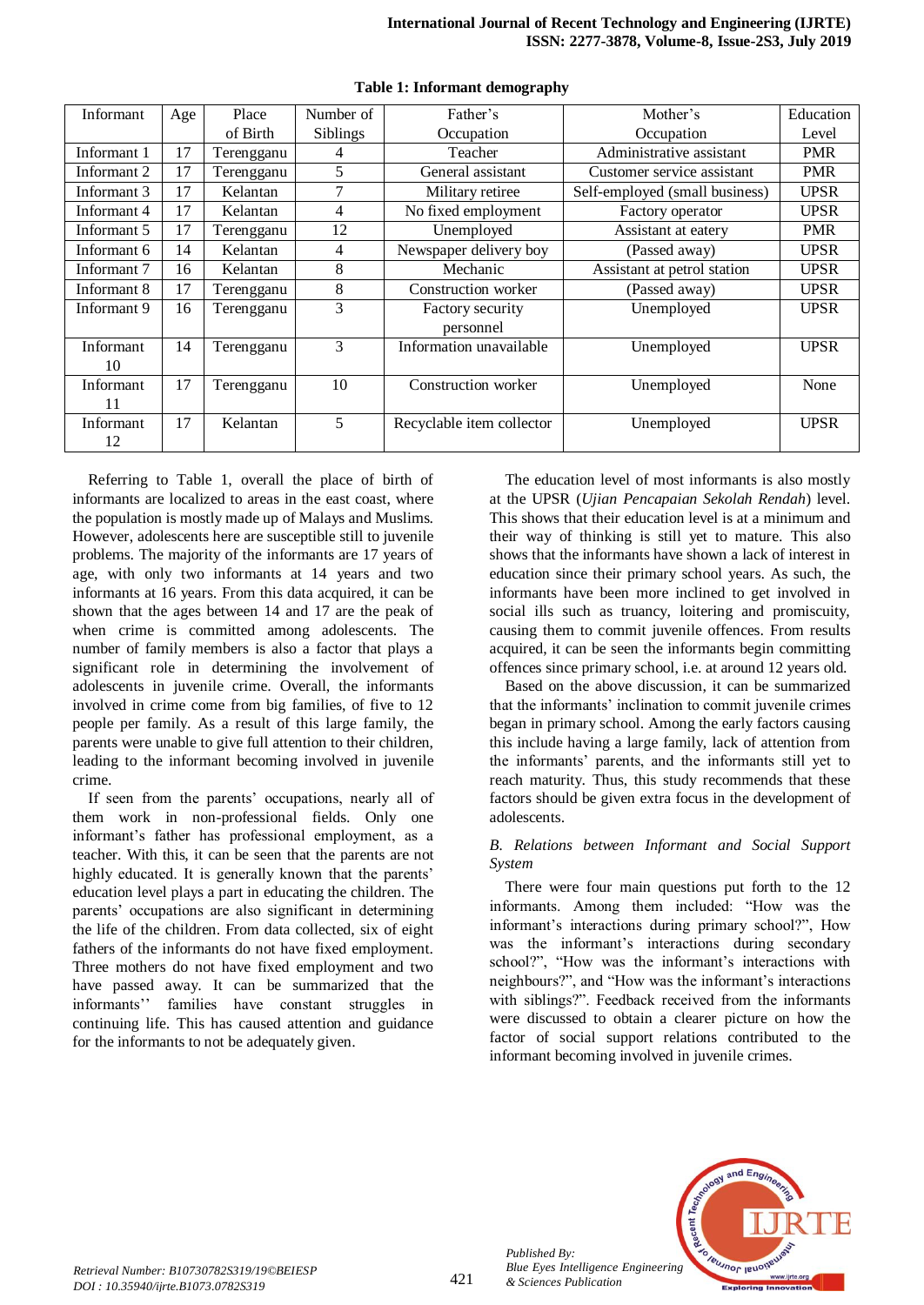|              | Relations with Social Support System |                                        |                   |                       |
|--------------|--------------------------------------|----------------------------------------|-------------------|-----------------------|
| Informant    | At Primary School                    | At Secondary School                    | With Neighbours   | With Siblings         |
| Informant 1  | Good                                 | Good                                   | Does not interact | Good                  |
| Informant 2  | Good                                 | Good with peers, less interaction with | Interacts with    | Good                  |
|              |                                      | teachers                               | neighbours        |                       |
| Informant 3  | Good, has good                       | Good                                   | Less interaction  | Not good, has         |
|              | relations with                       |                                        | with neighbours   | problems among        |
|              | teachers                             |                                        |                   | siblings              |
| Informant 4  | Good                                 | Good                                   | Good              | Not good, has a       |
|              |                                      |                                        |                   | brother who is a drug |
|              |                                      |                                        |                   | addict                |
| Informant 5  | Good                                 | Does not attend school, has no friends | Does not interact | Good                  |
| Informant 6  | Good                                 | Does not attend school                 | Good              | Good                  |
| Informant 7  | Good                                 | Not good, has many older and same-     | Not good,         | Good                  |
|              |                                      | aged friends                           | always at odds    |                       |
|              |                                      |                                        | with neighbours   |                       |
| Informant 8  | Good                                 | Not good, many peers becoming drug     | Some good and     | Not good, more of a   |
|              |                                      | addicts                                | some bad          | loner                 |
| Informant 8  | Good                                 | Not good, many peers becoming drug     | Some good and     | Not good, more of a   |
|              |                                      | addicts                                | some bad          | loner                 |
| Informant 9  | Good                                 | Does not attend school                 | Good              | Not good, likes to    |
|              |                                      |                                        |                   | walk late at night    |
| Informant 10 | Good                                 | Registered but does not attend school. | Good              | Good                  |
|              |                                      | No vehicle available and mother does   |                   |                       |
|              |                                      | not allow staying in hostel            |                   |                       |
| Informant 11 | Good                                 | Does not attend school                 | Good              | Strong bond with      |
|              |                                      |                                        |                   | siblings              |
| Informant 12 | Good, but has had                    | Good                                   | Good              | Good                  |
|              | fights with friends                  |                                        |                   |                       |

#### **Table 2: Relations between informant and social support system**

Table 2 shows the informants' relations with four social support institutions, i.e. primary school, secondary school, local community and family. Based on the results acquired, all 12 informants said they had good relations with friends and teachers in primary school. Only one informant mentioned that there were problems with peers, leading to having had fights at school.

Secondly, during secondary school, there were mixed responses from informants. Only five of the 12 informants had good relations at secondary school. One informant gave a different response, but overall still had good relations with everyone.

Five informants stated that they did not or did not continue schooling at secondary school level. However, two informants provided extra information on why they were not schooling. The remaining informants stated that they did not have good relations during secondary school.

If the informants' responses are examined carefully, informants 5 and 10 stated that peer influence and family were factors behind them not attending school. This is significant and needs to be investigated as it has direct relation to the informant. Thus, these factors have a huge impact on the informant's decision-making. Informants 7 and stated that they had problems at school, due to peer influence and their surroundings. Their friends were of bad influence, especially in the case of informant 8, whose friend influenced him into drug abuse. Being exposed to such negative surroundings, informants 7 and 8 were often involved in disciplinary issues while in

school, causing their relations with the community to weaken.

Third to be discussed is the relationship between the informant and their community. Overall, a majority of informants have good relations and do not have problems with their neighbours. Only two informants stated that they had bad relations with their neighbours. With the surrounding community having a bad perspective of the adolescents, relations between the former and the latter became unharmonious. This is even though it is generally understood that the teenage years are the peak times for the development of an adolescent's emotions and personality. Therefore, care from the community is important especially in the form of positive affirmations and constructive criticism.

Juvenile delinquents who have been released from incarceration in Massachusetts are more likely to reoffend due to issues related to availability of schooling, and less likely to reoffend due to availability of prosocial activities. Their neighborhood risks are vital to the understanding of youth recidivism rates. A successful reintegration of youth poses numerous benefits to the individual and to society [34].



*Published By:*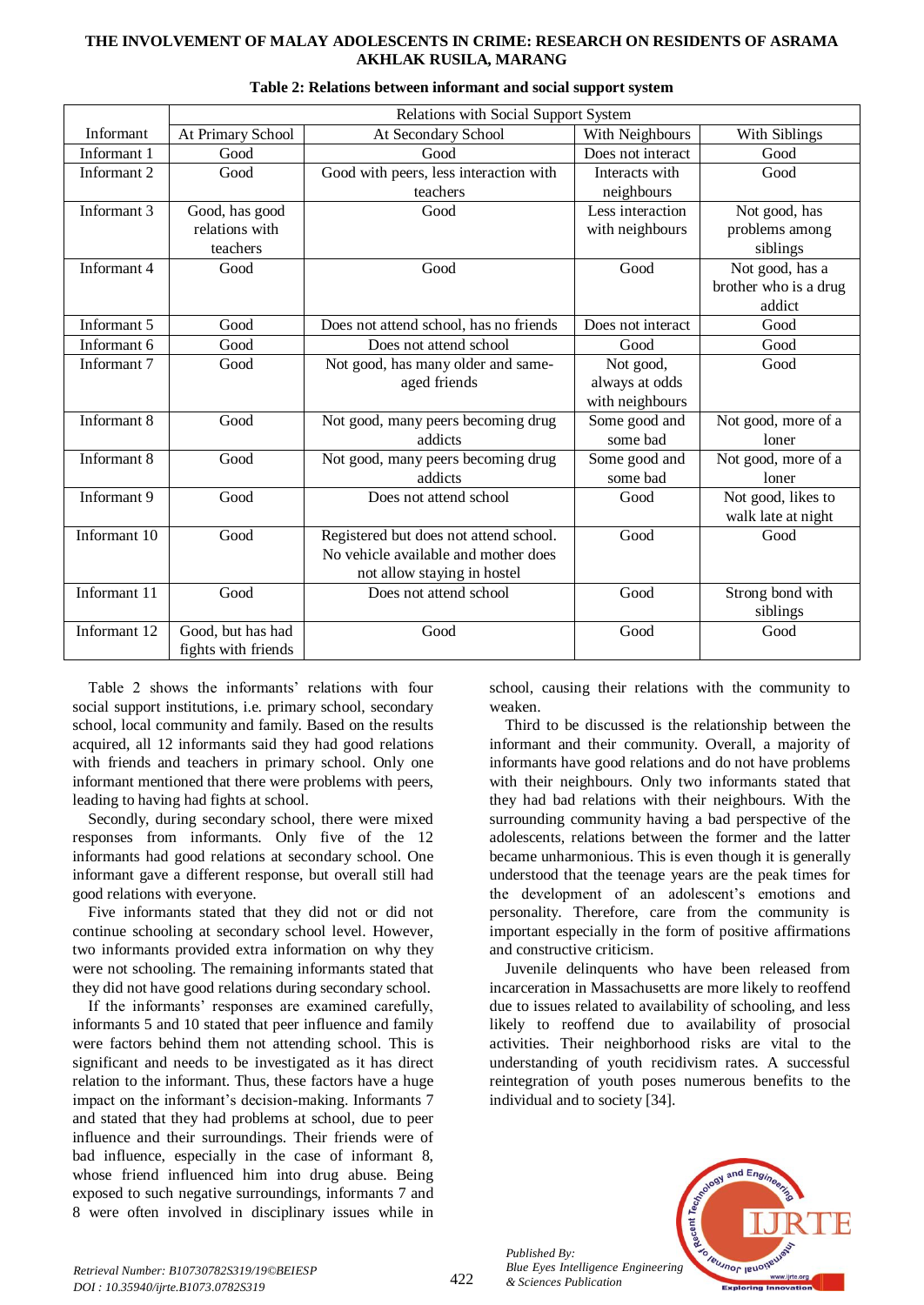Lastly are the relations between the informants and their families, i.e. parents and siblings. Eight informants stated that they have good relations with their family. Four other informants stated otherwise. Most informants stated that they had no problems with their parents, even though some parents were divorced or were with single parents (having their mother pass away). However, these informants do not have very good relations with their siblings (brother or sister). This caused them to go through emotional stress. With this, the informants sought other ways to relieve of their stress such as staying out late at night, drug abuse, staying in isolation in their own room, etc. These informants were then inclined to commit juvenile crimes to get a form of satisfaction in life.

#### *C. Effects of Social Support towards Juvenile Crime*

Based on the above information, this section further investigates the effects of social support systems on adolescents. This section will also examine and identify the types of offences, locations the offences were committed, and causal factors for the informant to commit juvenile crimes.

| Informant    | <b>Effects</b>               |                             |                                            |  |
|--------------|------------------------------|-----------------------------|--------------------------------------------|--|
|              | Type of Offense              | Cause                       | Location                                   |  |
| Informant 1  | Stealing manhole covers      | Influence of drugs, wanting | Nearby village, Pulau Rusa, Terengganu     |  |
|              | four years ago               | to try                      |                                            |  |
| Informant 2  | Dealing drugs since Form 1   | Peer influence              | Around villages in Kuala Nerus, Terengganu |  |
| Informant 3  | Stealing motorcycles         | Peer influence and stress   | Around villages, throughout the state of   |  |
|              |                              | due to family issues        | Kelantan                                   |  |
| Informant 4  | Dealing drugs and drug       | Peer influence              | In city and village areas, Tanah Merah,    |  |
|              | abuse                        |                             | Kelantan                                   |  |
| Informant 5  | Drug abuse                   | Peer influence              | In the suburbs of Cendering, Terengganu    |  |
| Informant 6  | Stole a mobile phone         | Own self                    | Cybercafe in Kuala Krai, Kelantan          |  |
| Informant 7  | Stealing of telephone cables | Own self                    | In village in Kota Bharu                   |  |
| Informant 8  | Stealing motorcycles         | For money and due to peer   | In villages throughout the state of        |  |
|              |                              |                             | Terengganu                                 |  |
| Informant 9  | Drug abuse                   | Peer pressure               | In the village of Batu Rakit, Terengganu   |  |
| Informant 10 | Stole a motorcycle           | Family influence (brother)  | In village areas, Dungun, Terengganu       |  |
| Informant 11 | Possession of drugs          | Peer influence and own self | In village areas, Telemong, Terengganu     |  |
| Informant 12 | Drug abuse                   | Peer influence and own self | In village areas, Tumpat, Kelantan         |  |

## **Table 3: Effects of social support towards juvenile crime**

The biggest composition of the type of crimes committed by the informants is theft, committed by six informants. Of the remaining informants, four were into drug abuse and two for drug dealing. Eight informants stated that they committed the crimes due to peer influence. Peer influence has a big impact on informants, up to 66.7% compared to influence from siblings or drugs and money. Their own self also is a factor in their inclination in committing crimes, to which six informants admitted to. However, even more surprising in the results is that the crimes were mostly committed in village areas compared to city areas. Thus, it can be said that village areas are more prone to crimes such as theft and drug abuse among adolescents.

The factor of peer influence shows a significant relationship with the inclination of adolescents becoming involved in juvenile crimes. This means that peer influence is an important factor driving someone to commit an act.

From the results of this study, it is found that the factor of one's own self, such as having emotional stress, is a main cause of adolescents becoming involved in juvenile crime, especially drug abuse. Emotional stress in this study refers to the emotional state of being confused, angry, disappointed, sad, depressed, and bored. Unconsciously, these problems can drive adolescents into social ills and juvenile crime.

#### *D. Informant Rehabilitation Process*

This section will analyse responses from the informants. Four main items will be looked at in this analysis. These include: 1) the informant's duration of stay at the hostel; 2) the informant's feelings at the hostel; 3) the activities carried out at the hostel; and 4) the informant's relations with others at the hostel. These results will then determine whether the rehabilitation process is going well and determine the factors that will help this process.



*Published By:*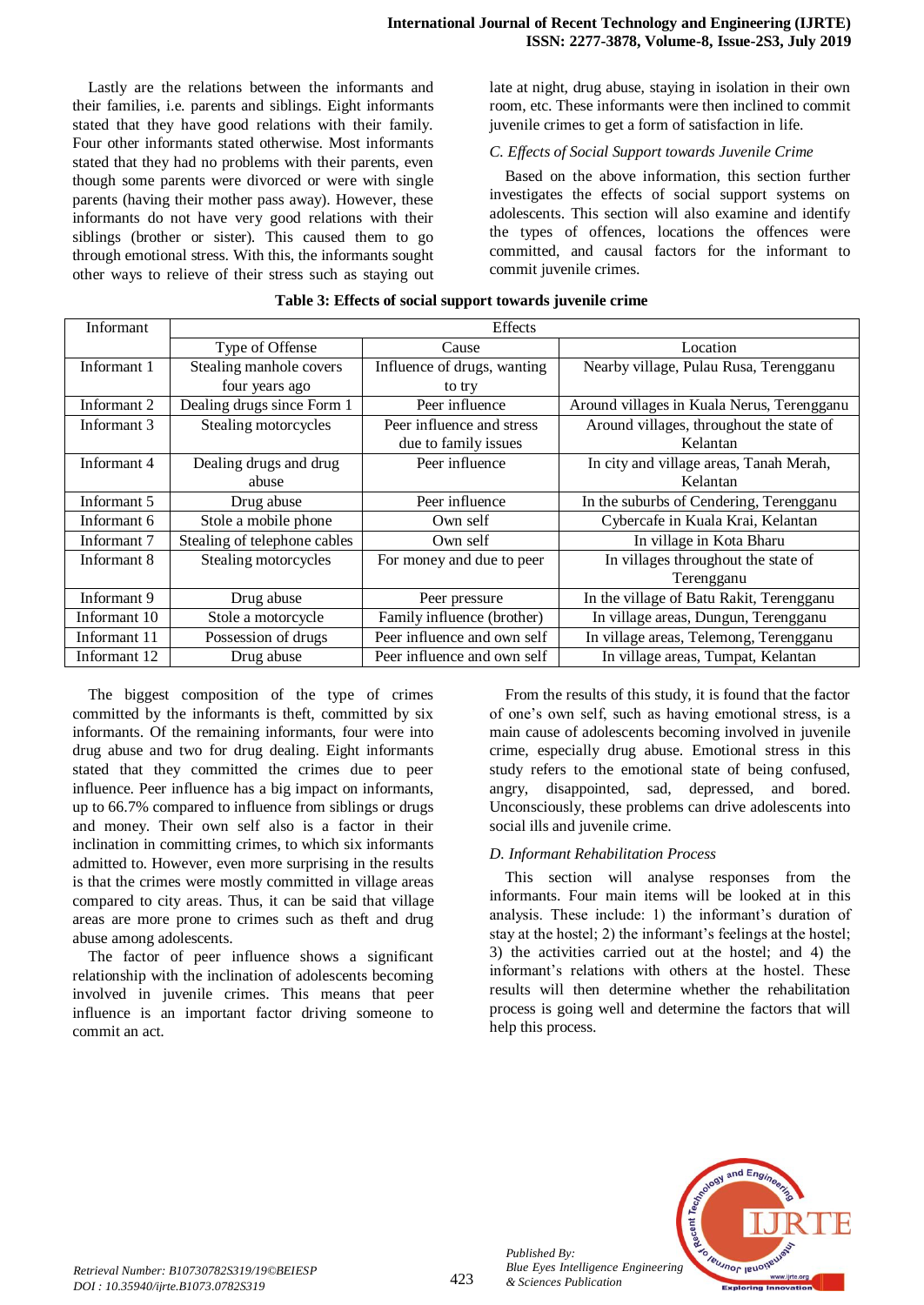| Informant    | <b>Rehabilitation Process</b> |                               |                                |                       |
|--------------|-------------------------------|-------------------------------|--------------------------------|-----------------------|
|              | Duration                      | <b>Current Feelings</b>       | <b>Current Activities</b>      | Interaction in Hostel |
| Informant 1  | 12 months                     | Happy and independent         | Working in the kitchen,        | Good, matured, no     |
|              |                               |                               | cooking                        | bullying              |
| Informant 2  | 10 months                     | Happy, regretful and learning | Religious activities           | Good                  |
|              |                               | to take care of self          |                                |                       |
| Informant 3  | 9 months                      | Happy                         | Marching and sports            | Good                  |
| Informant 4  | 3 months                      | Happy                         | Gardening                      | Good                  |
| Informant 5  | 1 months                      | Good, homesick                | Washing bed cloths             | Good                  |
| Informant 6  | 5 months                      | Happy                         | Workshop activities            | Good                  |
| Informant 7  | 1 year 5 months               | Happy                         | Reciting the Quran, member     | Good                  |
|              |                               |                               | of the Quran reciting club     |                       |
| Informant 8  | 2 months                      | Unhappy, cannot interact      | Normal activities              | Normal                |
|              |                               | with peers                    |                                |                       |
| Informant 9  | 5 months                      | Normal                        | Normal activities              | Good                  |
| Informant 10 | Less than a month             | Normal, homesick              | Normal activities              | Good                  |
| Informant 11 | Unknown                       | Happy                         | Normal activities              | Good                  |
| Informant 12 | 10 months                     | Happy                         | Cleaning, workshop             | uncomfortable         |
|              |                               |                               | activities, reciting the Quran |                       |

#### **Table 4: Informant rehabilitation process**

## *E. Future Direction of Informant*

The last question put forth to the informants was regarding their future direction. Through their responses, we can see the informants' vision for when they leave the hostel. These results will also show the effects of the

rehabilitation process and early information on how the informants have changed to become better, and in turn be responsible towards their family, their community and the country.

| Table 5: Informants' future direction |  |  |
|---------------------------------------|--|--|
|---------------------------------------|--|--|

| Informant    | <b>Future Direction</b>                     |                                                     |  |
|--------------|---------------------------------------------|-----------------------------------------------------|--|
|              | Hopes                                       | <b>Future Plans</b>                                 |  |
| Informant 1  | To become successful                        | Does not want to enter rehabilitation again         |  |
| Informant 2  | To change and become a better person        | Find a place to stay away from the village and find |  |
|              |                                             | employment                                          |  |
| Informant 3  | To remove tattoos                           | Find employment                                     |  |
| Informant 4  | Does not want to enter rehabilitation again | Stay with mother and find employment                |  |
| Informant 5  | To take care of parents                     | Stay with sister and find employment                |  |
| Informant 6  | None                                        | Work with father                                    |  |
| Informant 7  | To help parents                             | Resume studies                                      |  |
| Informant 8  | To take care of parents                     | Find employment                                     |  |
| Informant 9  | Wants to change                             | Find employment                                     |  |
| Informant 10 | To become successful                        | Resume studies                                      |  |
| Informant 11 | Wants to learn how to do business           | Resume studies                                      |  |
| Informant 12 | To help mother in Johor                     | Find employment                                     |  |

Referring to Table 5, there are two main responses. The first is to change for the better or being regretful of their past offences. This response was given by four informants. The other response was that they wanted to help their parents when they finally leave the hostel. The remaining informants wanted to go into business, become successful or remove their tattoos. Even so, in general, the informants hope to have a good life and change to become better.

Therefore, to change for the better, they need a good plan for themselves. Eight informants plan to seek employment when they leave the hostel. Three more informants plan to resume their studies while the remaining informants stated that they did not want to enter rehabilitation again.

In conclusion, the informants want to have become more responsible, become better and contribute to their community and the country. This can be seen from their responses in the results, such as wanting to help their parents. Based on this response, it is clear that the informants want to become more responsible for their family. The other common response was that they want to seek employment in the future. This shows they would like to give back to their community and the country.



*Published By:*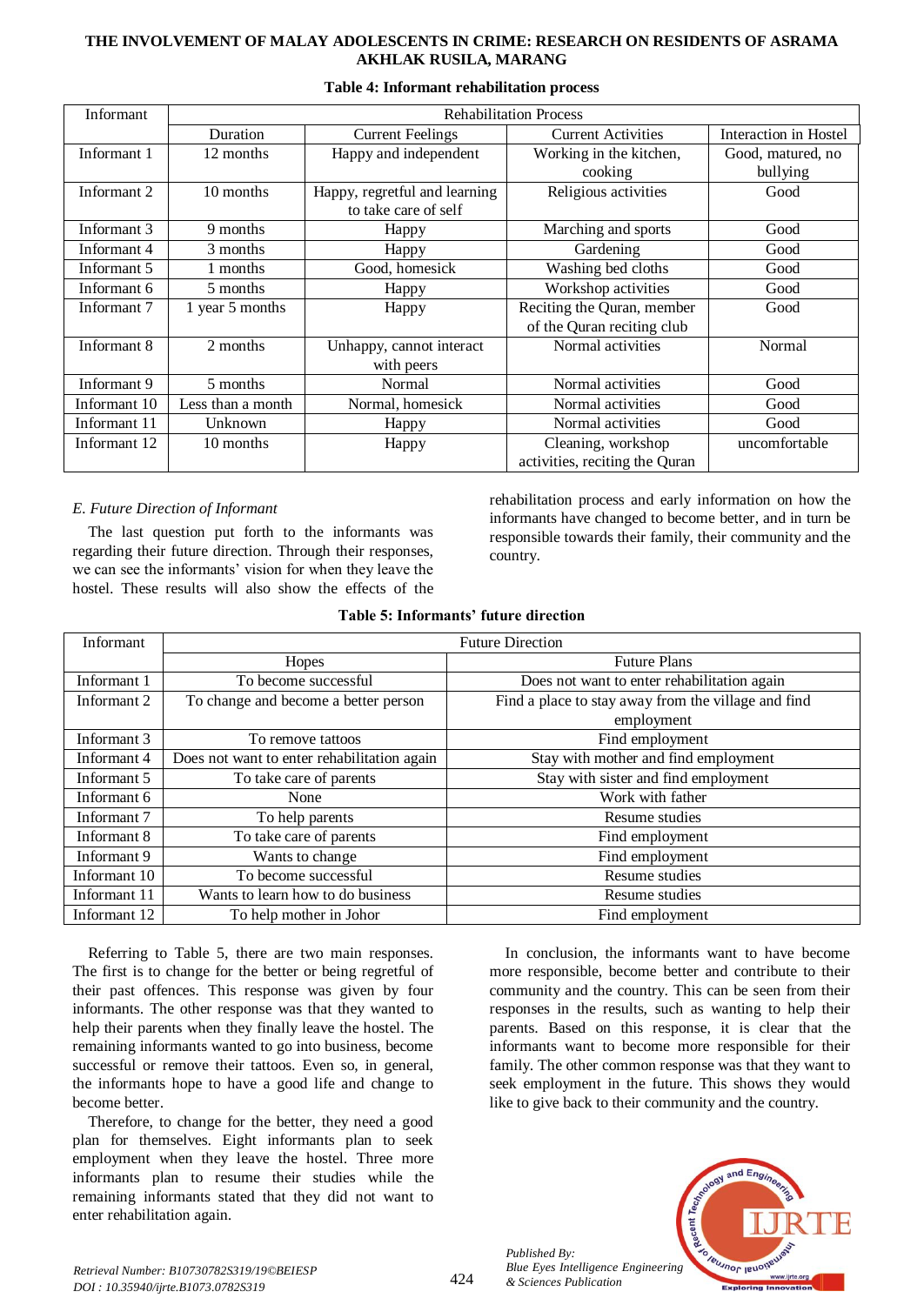## **V. CONCLUSION**

In conclusion, this study provides exposure to the involvement of Malay adolescents in juvenile criminal cases. This study also suggests that all parties take responsibility in raising awareness among teenagers of the negative effects of being involved in criminal cases, to raise a better and visionary generation.

Therefore, to avoid adolescents from becoming involved in juvenile criminal cases, all parties must play their roles, including school counselors, family members, and members of the community. Encouragement and life guidance from loved ones and the surrounding community can avoid teenagers from trying out acts without knowing their consequences. With supervision from family and the community, teenagers can avoid getting involved in social ills that can affect their future. Further study using more comprehensive data combining interview results and observation on the informants needs to be conducted by future researchers.

Family members play an important in handling juvenile crime. Parents need to educate and supervise their children's activities. Parents also need to supervise their children's mobile phone usage, to avoid their children being influenced by negative activities from the internet.

Support from the surrounding community is also an important element. Many studies find that communities are still hesitant in accepting juvenile offenders that have finished their sentences. This indirectly causes the adolescents to return to their old ways.

The school authorities must also give attention to prevention programmes as school children are very susceptible to various issues due to lack of knowledge and experience. Results from this study can be used as a basis to prove to school children that they have to be careful, especially when having emotional stress. This factor should to be stressed for those who have already been involved in disciplinary problems such as truancy and smoking. This is to avoid them from going into even bigger criminal offences such as drug abuse and drug dealing. Lastly, it is hoped that this study will help the efforts by *Jabatan Kemajuan Masyarakat* to rehabilitate juvenile offenders and turning them into better people that can contribute to their family, their surrounding community and the country.

#### **ACKNOWLEDGMENT**

The author would like to thank KPT for providing financial support for this research. Special thanks are also dedicated to Universiti Sultan Zainal Abidin (UNISZA).

#### **REFERENCES**

- 1. Law of Malaysia, Act 611: Child Act 2001. Available: http://www.agc.gov.my/agcportal/uploads/files/Publication s/LOM/EN/Act%20611.pdf.
- 2. J. D. Burke, E. P. Mulvey, and C. A. Schubert, "Prevalence of mental health problems and service use among first-time offenders," Journal of Child and Family Studies, 24, 2015, pp. 3774–3781.
- 3. M. W. Lipsey, J. C. Howell, M. R. Kelly, G. Chapman, and D. Carver, "Improving the effectiveness of juvenile justice

programs: A new perspective on evidence-based practice. Washington DC: Georgetown University, 2010.

- 4. C. C. Cottle, R. J. Lee, and K. Heilbrun, "The prediction of criminal recidivism in juveniles: A metaanalysis," Criminal Justice and Behavior, 28(3), 2001, pp. 367–394.
- 5. M. Staton-Tindall, K. L. H. Harp, E. Winston, J. M. Webster, and K. Pangburn, "Factors associated with recidivism among corrections-based treatment participants in rural and urban areas," Journal of Substance Abuse Treatment, 56(1), 2015, pp. 16–22.
- 6. N. D. Volkow, An examination of drug treatment programs needed to ensure successful re-entry. Available: https://archives.drugabuse.gov/testimonies/2006/examinati on-drug-treatment-programs-needed-to-ensure-successfulre-entry.
- 7. M. L. Hiller, K. Knight, and D. D. Simpson, "Prison-based substance abuse treatment, residential aftercare and recidivism," Addiction, 94(6), 2002, pp. 833–842.
- 8. R. Jesse, and M. Ein, "Achieving juvenile justice reforms through decision-making structures: The care of Georgia,' Journal of Juvenile Justice, 6(7), 2017, pp. 98-111.
- 9. S. J. Fox, "The early history of the court," The Juvenile Court, 6(3), 1996, pp. 29–39.
- 10. W. Michael, R. Timothy, H. James, A. Joseph, and J. Morris, "Substance use services for adolescents in juvenile correctional facilities," A National Study, 4(2), 2015, pp. 13-14.
- 11. L. D. Johnston, R. A. Miech, P. M. O'Malley, J. G. Bachman, J. E. Schulenberg, and M. E. Patrick, Monitoring the future national survey results on drug use 1975–2017: Overview, key findings on adolescent drug use. Available: https://deepblue.lib.umich.edu/bitstream/handle/2027.42/1 48123/Overview%202018%20FINAL%20print%201- 30.pdf?sequence=1&isAllowed=y.
- 12. J. J. Wilson, N. Rojas, R. Haapanen, E. Duxbury, and H. Steiner, "Substance abuse and criminal recidivism: A prospective study of adolescents," Child Psychiatry and Human Development, 31(4), 2001, pp. 297–312.
- 13. J. D. Ford, J. K. Hartman, J. Hawke, and J. F. Chapman, "Traumatic victimization, posttraumatic stress disorder, suicidal ideation, and substance abuse risk among juvenile justice-involved youth," Journal of Child and Adolescent Trauma, 1(1), 2008, pp. 75–92.
- 14. M. DeLisi, A. Angton, M. P. Behnken, and A. M. Kusow, "Do adolescent drug users fare the worst? Onset type, juvenile delinquency, and criminal careers," International Journal of Offender Therapy and Comparative Criminology, 20(10), 2013, 1–16.
- 15. S. Hockenberry, and C. Puzzanchera, Juvenile court statistics 2011. Available: [http://ojjdp.gov/ojstatbb/njcda/pdf/jcs2011.pdf.](http://ojjdp.gov/ojstatbb/njcda/pdf/jcs2011.pdf)
- 16. Office of Juvenile Justice and Delinquency Prevention, OJJDP statistical briefing book. Available: https://www.ojjdp.gov/ojstatbb/.
- 17. M. Sickmund, T. J. Sladky, and W. Kang, Easy access to the census of juveniles in residential placement. Available: [http://www.ojjdp.gov/ojstatbb/ezacjrp/.](http://www.ojjdp.gov/ojstatbb/ezacjrp/)
- 18. J. W. Creswell, and J. D. Creswell, Research Design: Qualitative, Quantitative, and Mixed Methods Approaches. California: Sage Publications, 2017.
- 19. P. Eriksson, and A. Kovalainen, Qualitative Methods in Business Research: A Practical Guide to Social Research. California: Sage Publications, 2015.
- 20. S. J. Taylor, R. Bogdan, and M. DeVault, Introduction to Qualitative Research Methods: A Guidebook and Resource. New Jersey: John Wiley and Sons, 2015.



*Retrieval Number: B10730782S319/19©BEIESP DOI : 10.35940/ijrte.B1073.0782S319*

*Published By:*